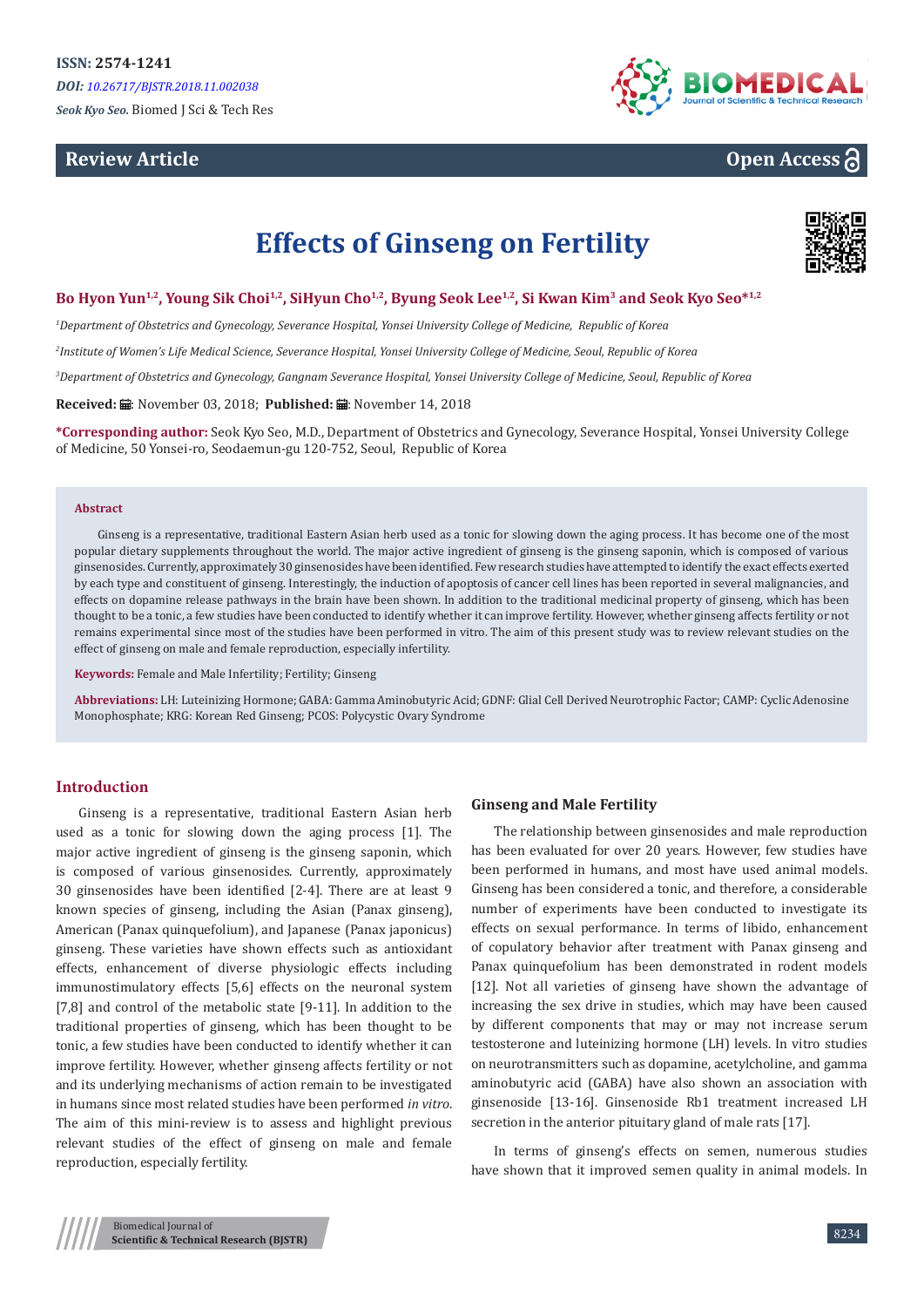rats, various ginsenosides have shown enhancing effects on sperm count and motility after treatment. Saponins from the cultured root of wild P. ginseng showed effects on spermatogenesis in male rats [18]. In the study, the researchers administered P. ginseng powder orally after inducing oligospermia in rats using dioxin and examined the sperm count and testes histologically. The P. ginseng saponin revived spermatogenesis in their study, suggesting its possible role in reversing the damage. In previous studies, ginseng-treated rats have shown increased spermatogenesis by increasing the glial cell-derived neurotrophic factor (GDNF) expression in Sertoli cells [19] and testicular cyclic adenosine monophosphate (cAMP) responsive element modulator (CREM) [20]. GDNF is known to be a possible regulating factor of the lifespan of spermatogonial cells, and CREM is an essential factor for spermatid maturation. An animal study using P. ginseng showed sperm hyperactivation at the genetic level, suggesting possible improvement of sperm quality [21]. In rat models of induced genito-urinary inflammation such as epididymo-orchitis and prostatitis, Korean Red ginseng (KRG) enhanced the anti-infective effects when it was administered with antibiotics. In addition, it increased sperm motility while decreasing apoptosis in testicular tissue and stimulating the yield of normal spermatozoa [22,23]. In their study performed in rats treated with cyclophosphamide and ginseng, Akram et al. [24] showed possible gonadoprotective effects of ginseng. They suggested that the possible protective role may be related to a ginseng-induced decrease in reactive oxygen species.

In human studies, ginseng has shown positive effects on sexual performance in men. In a double-blind, placebo-controlled study involving 45 men with erectile dysfunction, subjects showed an improvement in erectile performance and sexual satisfaction after treatment with KRG for 8 weeks [24]. Moreover, the beneficial effect of KRG on erection in men with erectile dysfunction has been identified in meta-analyses of randomized controlled trials [25]. *In vitro* studies showed increased nitric oxide synthesis in endothelial cells after treatment with ginsenosides [26,27], which has been suggested as a possible underlying mechanism for improving erectile dysfunction. However, although meta-analyses and in vitro studies showed the effectiveness of KRG, the exact mechanism remains largely unclear. However, diverse results have been shown in investigations of whether ginseng improves semen quality or not. When human semen was directly treated with ginseng extract *in vitro,* significant changes were observed in the motility and viability of the sperm [28]. In a case-control study, treatment with P. ginseng was reported to improve the sperm quality and sex hormone profiles [12]. However, the characteristics of the participants were diverse, and the number of participants was small. Recently, a randomized, double-blinded clinical study performed in 80 men with varicocele has shown significant improvement in semen parameters [29] after treatment with KRG for 12 weeks. However, this study also failed to show any differences in pre- and post-treatment serum hormonal levels.

Under disease conditions such as cancer and diabetes, and in the post-radiation period, ginseng showed improvement of sperm profiles after treatment of animals exposed to varying degrees of radiation [30] suggesting a future positive role for ginseng in this area. However, most of the data have been obtained from animal studies and not studies in humans. Moreover, there is a lack of knowledge about the effective dose recommended for humans, and studies evaluating the effects of ginseng on infertile couples or patients with male infertility, or pregnancy outcomes are lacking.

## **Ginseng and Female Fertility**

Although a few studies have evaluated the effect of ginseng on the male reproductive system, much fewer studies have been conducted in female subjects. In the few studies conducted thus far, there has been emphasis on polycystic ovary syndrome. Polycystic ovary syndrome (PCOS) or polycystic ovary has been frequently associated with oligo-/anovulation, which causes difficulty in achieving pregnancy. A previous study delineating the changes in the structure of the ovarian theca internal cells following KRG administration in a rat model suggested that KRG possibly stimulated steroid-producing cells [31]. Subsequently, intraperitoneal infusion and oral administration of KRG improved the polycystic ovary morphology, with decreased neuronal growth factor expression in the ovaries, suggesting a possible role of KRG in PCOS [1,32, 33].

A study conducted by Zhu et al. [35] showed the protective effect of American ginseng in premature ovarian failure in rats. They selected molecular markers (PLA2G4A, miR-29a, and miR-144) of ovarian function based on their previous study, and measured mRNA and protein expression as well as prostaglandin E2, LH, follicle-stimulating hormone, and estradiol levels before and after treatment with American ginseng [34,35]. The analysis of transcriptional and protein variations, as well as variations in hormone levels, suggested that American ginseng might have protected the ovaries against failure by regulating prostaglandin biosynthesis, ovulation, and preventing ovarian aging. In contrast, in a previous study, KRG saponins have shown significantly positive effects on oocyte quality in rats, decreasing the proportion of abnormal oocytes [36]. In that study, KRG saponins improved the hormonal profiles of female rats during the ovulatory cycle. Ginsenoside Rb1 significantly decreased preovulatory serum levels of androgens and 17-beta estradiol, and ginseng protopanaxadiol saponins significantly increased postovulatory serum progesterone levels. In addition to improving the oocyte quality, ginsenosides have been shown to stimulate antioxidant enzymes in rat embryos, which may lead to improvements in the quality of embryos [37]. Lee et al. showed a significant increase in mRNA expression levels of glutathione peroxidase after treatment with ginsenoside Rb1, Rc, and Re.

One of the most well-known effects of ginseng may be its role as a complementary medicine in perimenopausal women. A randomized study conducted in 384 Swedish postmenopausal women showed improvement in the quality of life but no improvement in vasomotor symptoms and hormonal profiles [38]. However, a randomized, double-blinded clinical trial conducted using KRG in 72 Korean peri- and post-menopausal women has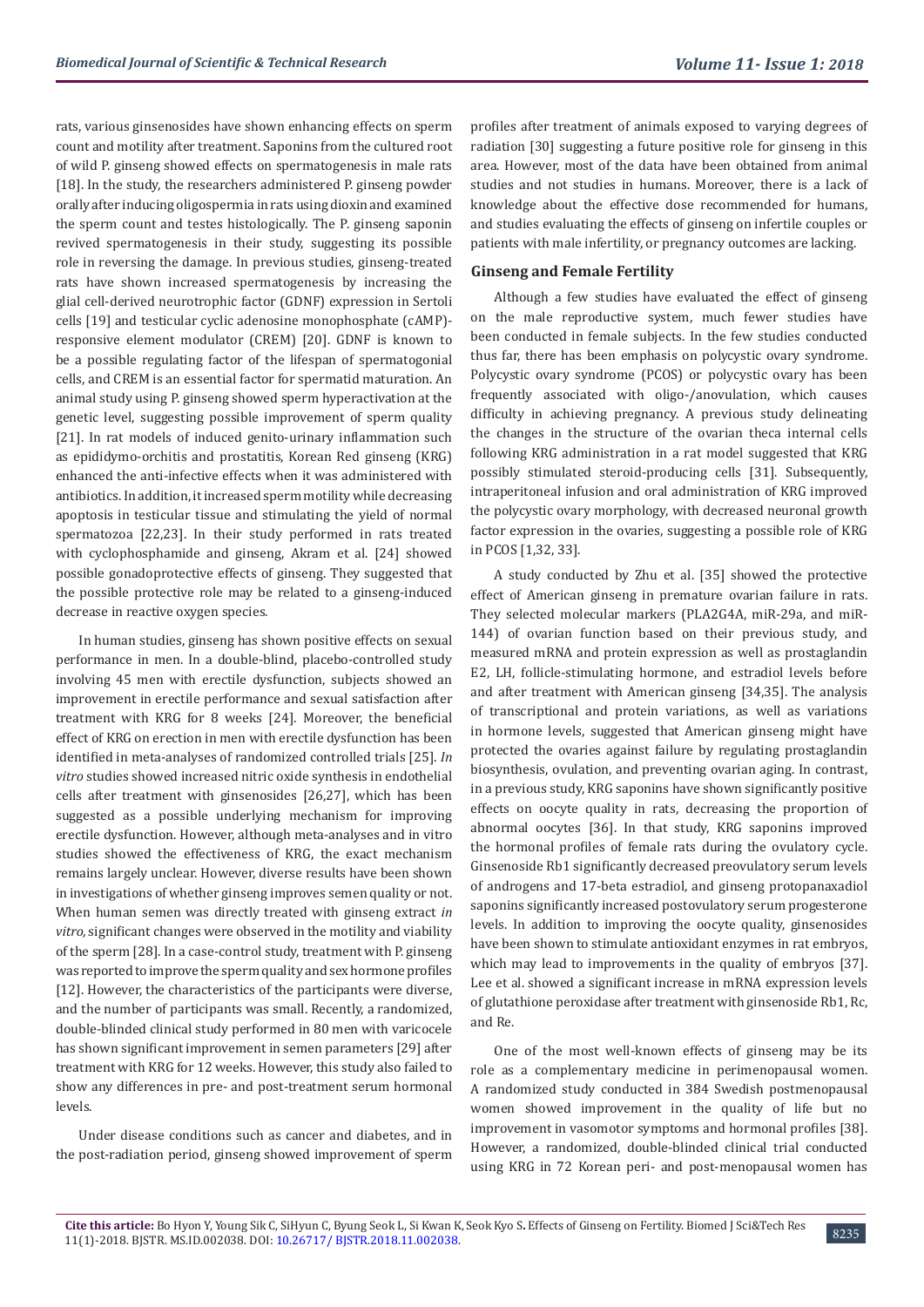shown significant improvements in vasomotor symptoms [39]. Moreover, in that study, KRG showed favorable changes in the markers of cardiovascular diseases, such as total cholesterol, low-density lipoprotein cholesterol, and carotid intima-media thickness. Until now, as a complementary medicine, ginseng was thought to mainly have a tonic effect, possibly improving vasomotor symptoms in postmenopausal women.

#### **Ginseng and Pregnancy Outcome**

The first report of the effects of ginseng on pregnancy outcome was published in 1990: it was a case report of neonatal androgenization with a mother who had used Siberian ginseng constantly during pregnancy to early breastfeeding [40]. In China, a study group reported the possible beneficial effect of ginseng use during pregnancy in mothers showing fetal intrauterine growth restriction. However, the case-control study was composed of a small number of participants [41]. Few studies have evaluated the effect or toxicities of ginseng since the early 1990s.

The investigation of the effect of ginseng on embryos has been focused on ginseng's antioxidative activity and potential teratogenicity. Because of ethical limitations, studies cannot be performed on human embryos and have only been performed in animals. The antioxidant effect of ginseng has been evaluated in alcohol-induced toxicity during pregnancy. For example, in embryo cultures of Japanese ricefish, co-culturing with P. ginseng has been shown to improve the effects of ethanol toxicity [42]. Black ginseng has been shown to recover antioxidant enzyme levels and inhibit teratogenesis induced by ethanol in mouse embryo cultures [43] However, despite the positive effects of ginseng, concerns have been raised over potential teratogenicity. Although no unfavorable effects on neonates of mothers who had consumed ginseng during pregnancy were noticed in a large birth cohort data [44] ginsenoside Rg1 has been proven to be embryotoxic in rat and mouse embryo developmental models [45]. Although ginseng has possible benefits for assisted reproductive technology or pregnancy, the available data on whether ginseng has positive or negative effects on embryonic development are limited.

#### **Conclusion**

Although ginseng is one of the most popular herbs consumed globally and specifically believed to have antifatigue, immunological, hormonal, and tonic effects, not many studies have been performed to investigate its reproductive effects. Considering the possible effects of ginseng on the hormone profiles of male and female subjects and its antioxidant property, further investigations of its application in reproductive medicine is expected.

#### **Acknowledgement**

This study was supported by Korea Institute of Planning & Evaluation for Technology in Food, Agriculture, Forestry & Fisheries, Korea (Grant number 113040-3).

#### **References**

1. [Pak SC, Lim SC, Nah SY, Lee J, Hill JA, et al. \(2005\) Role of Korean red](https://www.ncbi.nlm.nih.gov/pubmed/16210005)  [ginseng total saponins in rat infertility induced by polycystic ovaries.](https://www.ncbi.nlm.nih.gov/pubmed/16210005)  [Fertil Steril 84\(2\): 1139-1143.](https://www.ncbi.nlm.nih.gov/pubmed/16210005)

- 2. [Kim DH, Moon YS, Lee TH, Jung JS, Suh HW, et al. \(2003\) The inhibitory](https://www.ncbi.nlm.nih.gov/pubmed/14642426) [effect of ginseng saponins on the stress-induced plasma interleukin-6](https://www.ncbi.nlm.nih.gov/pubmed/14642426) [level in mice. Neurosci Lett 353\(1\): 13-16.](https://www.ncbi.nlm.nih.gov/pubmed/14642426)
- 3. [Tachikawa E, Kudo K, Hasegawa H, Kashimoto T, Sasaki K, et al. \(2003\)](https://www.ncbi.nlm.nih.gov/pubmed/14609746) [In vitro inhibition of adrenal catecholamine secretion by steroidal](https://www.ncbi.nlm.nih.gov/pubmed/14609746) [metabolites of ginseng saponins. Biochem Pharmacol 66\(11\): 2213-](https://www.ncbi.nlm.nih.gov/pubmed/14609746) [2221.](https://www.ncbi.nlm.nih.gov/pubmed/14609746)
- 4. [Bae EA, Han MJ, Kim EJ, Kim DH \(2004\) Transformation of ginseng](https://www.ncbi.nlm.nih.gov/pubmed/14969341) [saponins to ginsenoside Rh2 by acids and human intestinal bacteria and](https://www.ncbi.nlm.nih.gov/pubmed/14969341) [biological activities of their transformants. Arch Pharm Res 27\(1\): 61-](https://www.ncbi.nlm.nih.gov/pubmed/14969341) [67.](https://www.ncbi.nlm.nih.gov/pubmed/14969341)
- 5. [Bak MJ, Hong SG, Lee JW, Jeong WS \(2012\) Red ginseng marc oil inhibits](https://www.ncbi.nlm.nih.gov/pubmed/23174895) [iNOS and COX-2 via NFkappaB and p38 pathways in LPS-stimulated](https://www.ncbi.nlm.nih.gov/pubmed/23174895) [RAW 264.7 macrophages. Molecules 17\(12\): 13769-13786.](https://www.ncbi.nlm.nih.gov/pubmed/23174895)
- 6. [Lin QY, Jin LJ, Cao ZH, Xu YP \(2008\) Inhibition of inducible nitric](https://www.ncbi.nlm.nih.gov/pubmed/18486372) [oxide synthase by Acanthopanax senticosus extract in RAW264.7](https://www.ncbi.nlm.nih.gov/pubmed/18486372) [macrophages. J Ethnopharmacol 118\(2\): 231-236.](https://www.ncbi.nlm.nih.gov/pubmed/18486372)
- 7. [Ye R, Yang Q, Kong X, Han J, Zhang X, et al. \(2011\) Ginsenoside Rd](https://www.ncbi.nlm.nih.gov/pubmed/21185898) [attenuates early oxidative damage and sequential inflammatory](https://www.ncbi.nlm.nih.gov/pubmed/21185898) [response after transient focal ischemia in rats. Neurochem Int 58\(3\):](https://www.ncbi.nlm.nih.gov/pubmed/21185898) [391-398.](https://www.ncbi.nlm.nih.gov/pubmed/21185898)
- 8. [Nah SY, Bhatia KS, Lyles J, Ellinwood EH, Lee TH \(2009\) Effects of ginseng](https://www.ncbi.nlm.nih.gov/pubmed/19026615) [saponin on acute cocaine-induced alterations in evoked dopamine](https://www.ncbi.nlm.nih.gov/pubmed/19026615) [release and uptake in rat brain nucleus accumbens. Brain Res 1248:](https://www.ncbi.nlm.nih.gov/pubmed/19026615) [184-190.](https://www.ncbi.nlm.nih.gov/pubmed/19026615)
- 9. [De Souza LR, Jenkins AL, Jovanovski E, Rahelić D, Vuksan V \(2015\) Ethanol](https://www.ncbi.nlm.nih.gov/pubmed/25446600) [extraction preparation of American ginseng \(](https://www.ncbi.nlm.nih.gov/pubmed/25446600)*Panax quinquefolius L*) and [Korean red ginseng \(Panax ginseng C.A. Meyer\): differential effects on](https://www.ncbi.nlm.nih.gov/pubmed/25446600) [postprandial insulinemia in healthy individuals. J Ethnopharmacol 159:](https://www.ncbi.nlm.nih.gov/pubmed/25446600) [55-61.](https://www.ncbi.nlm.nih.gov/pubmed/25446600)
- 10. [Lian F, Wu L, Tian J, Jin M, Zhou S, et al. \(2015\) The effectiveness](https://www.ncbi.nlm.nih.gov/pubmed/25666427) [and safety of a danshen-containing Chinese herbal medicine for](https://www.ncbi.nlm.nih.gov/pubmed/25666427) [diabetic retinopathy: a randomized, double-blind, placebo-controlled](https://www.ncbi.nlm.nih.gov/pubmed/25666427) [multicenter clinical trial. J Ethnopharmacol 164: 71-77.](https://www.ncbi.nlm.nih.gov/pubmed/25666427)
- 11. [Zhang E, Gao B, Yang L, Wu X, Wang Z, et al. \(2016\) Notoginsenoside](https://www.ncbi.nlm.nih.gov/pubmed/26567319) [Ft1 Promotes Fibroblast Proliferation via PI3K/Akt/mTOR Signaling](https://www.ncbi.nlm.nih.gov/pubmed/26567319) [Pathway and Benefits Wound Healing in Genetically Diabetic Mice. J](https://www.ncbi.nlm.nih.gov/pubmed/26567319) [Pharmacol Exp Ther 356\(2\): 324-332.](https://www.ncbi.nlm.nih.gov/pubmed/26567319)
- 12. [Salvati G, Genovesi G, Marcellini L, Paolini P, De Nuccio I, et al. \(1996\)](https://www.ncbi.nlm.nih.gov/pubmed/9063034) [Effects of Panax Ginseng C.A. Meyer saponins on male fertility.](https://www.ncbi.nlm.nih.gov/pubmed/9063034) [Panminerva Med 38\(4\): 249-254.](https://www.ncbi.nlm.nih.gov/pubmed/9063034)
- 13. [Benishin CG \(1992\) Actions of ginsenoside Rb1 on choline uptake in](https://www.ncbi.nlm.nih.gov/pubmed/1338897) [central cholinergic nerve endings. Neurochem Int 21\(1\): 1-5.](https://www.ncbi.nlm.nih.gov/pubmed/1338897)
- 14. [Kimura T, Saunders PA, Kim HS, Rheu HM, Oh KW, et al. \(1994\)](https://www.ncbi.nlm.nih.gov/pubmed/8026706) [Interactions of ginsenosides with ligand-bindings of GABA\(A\) and](https://www.ncbi.nlm.nih.gov/pubmed/8026706) [GABA\(B\) receptors. Gen Pharmacol 25\(1\): 193-199.](https://www.ncbi.nlm.nih.gov/pubmed/8026706)
- 15. [Yuan CS, Attele AS, Wu JA, Liu D \(1998\) Modulation of American ginseng](https://www.ncbi.nlm.nih.gov/pubmed/9849631) [on brainstem GABAergic effects in rats. J Ethnopharmacol 62\(3\): 215-](https://www.ncbi.nlm.nih.gov/pubmed/9849631) [222.](https://www.ncbi.nlm.nih.gov/pubmed/9849631)
- 16. [Shi J, Xue W, Zhao WJ, Li KX \(2013\) Pharmacokinetics and dopamine/](https://www.ncbi.nlm.nih.gov/pubmed/23202798) [acetylcholine releasing effects of ginsenoside Re in hippocampus and](https://www.ncbi.nlm.nih.gov/pubmed/23202798) [mPFC of freely moving rats. Acta Pharmacol Sin 34\(2\): 214-220.](https://www.ncbi.nlm.nih.gov/pubmed/23202798)
- 17. [Tsai SC, Chiao YC, Lu CC, Wang PS \(2003\) Stimulation of the secretion of](https://www.ncbi.nlm.nih.gov/pubmed/12817698) [LH by Ginsenoid Rb1 in rats. Chin J of Physiol 46\(1\): 1-7.](https://www.ncbi.nlm.nih.gov/pubmed/12817698)
- 18. [Park JS, Hwang SY, Lee WS, Yu KW, Paek KY, et al. \(2006\) The therapeutic](https://www.ncbi.nlm.nih.gov/pubmed/17024855) [effect of tissue cultured root of wild Panax ginseng C.A. Mayer on](https://www.ncbi.nlm.nih.gov/pubmed/17024855) [spermatogenetic disorder. Arch Pharm Res 29\(9\): 800-807.](https://www.ncbi.nlm.nih.gov/pubmed/17024855)
- 19. [Yang WM, Park SY, Kim HM, Park EH, Park SK, et al. \(2011\) Effects](https://www.ncbi.nlm.nih.gov/pubmed/20625988) [of Panax ginseng on glial cell-derived neurotrophic factor \(GDNF\)](https://www.ncbi.nlm.nih.gov/pubmed/20625988) [expression and spermatogenesis in rats. Phytother Res 25\(2\): 308-311.](https://www.ncbi.nlm.nih.gov/pubmed/20625988)

**Cite this article:** Bo Hyon Y, Young Sik C, SiHyun C, Byung Seok L, Si Kwan K, Seok Kyo S**.** Effects of Ginseng on Fertility. Biomed J Sci&Tech Res 0.10 Che dins at title: bo hydn 1, foung six c, shfyun c, byung seok L, St Kwan K, Seok Kyo S. Effects of uniseing on refundy. Biomed J Sci&fecti Res<br>11(1)-2018. BJSTR. MS.ID.002038. DOI: [10.26717/ BJSTR.2018.11.002038](http://dx.doi.org/10.26717/BJSTR.2018.11.002038).